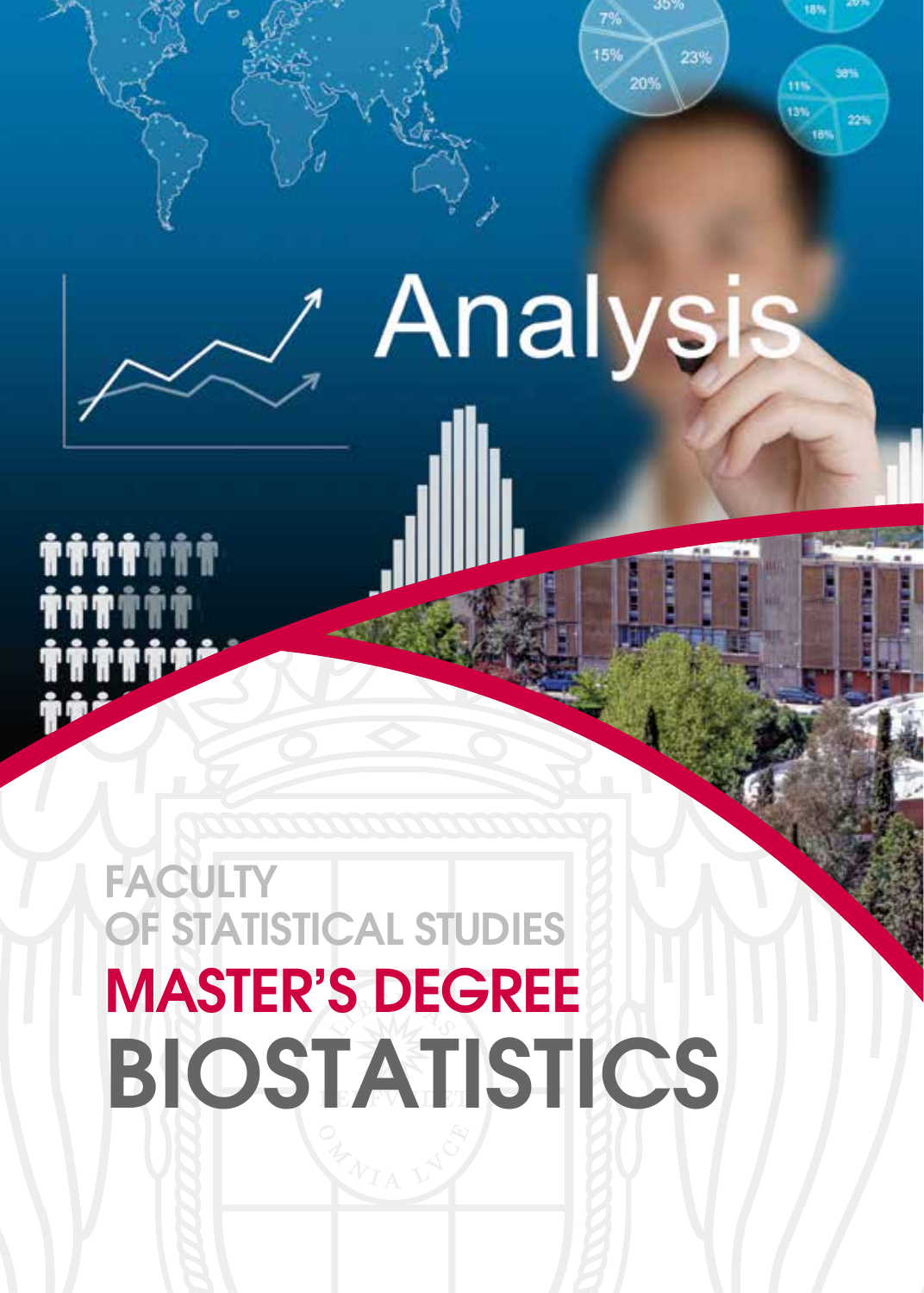#### **Master's Degree Biostatistics**

Knowledge Branch Sciences Responsible Centre Faculty of Statistical Studies. UCM

**Orientation**: scientific-academic **Credits**: 60 ECTS **Duration**: 1 year (2 semesters) **Modality: on-site Nº of seats**: 25

**http://estudiosestadisticos.ucm.es/ master-bioestadistica**

#### **Objectives**

The Master in Biostatistics is devoted to the specialized training in Statistics as applied to Biosciences and Health Sciences. It aims to form biostatisticians with:

- strong methodological foundations in statistics and probability,
- competence in the use of statistical packages and development of new software,
- versatile training in the disciplines of Health Sciences and Biosciences,
- ready to be in charge of statistical studies in Biosciences and Health Sciences.

### **Recipients**

Prospective students should hold a university degree with a solid component of Statistics. Also suitable for this master are professional or researches, with a Science degree or a degree in some branch of the Health Sciences, who have a keen interest in and needs of Statistics.

#### **Why Study this Master's Degree?**

- The Master in Biostatistics aims to provide its graduate with a solid methodological training, so that they can develop and implement statistical tools in research studies in Biology, Medicine, Veterinary, Pharmacy and, in general, all fields related to Health Sciences and Biosciences.
- This master provides its graduates with the professional specialization and the training in statistical research required and demanded for jobs in the public sector ( official public health agencies, research centers, hospitals,…) and the private sector (pharmaceutical industry, research institutes, consulting firms,…).
- Graduates of this Master are particularly well trained to pursue work towards a Ph.D. in Statistics.

#### **Structure**

The Master consists of 60 credits organized in modules and subjects:

• Module I. Statistics and Computer Tools:

12 mandatory ECTS

- Module II. Research Studies Design and Dissemination of Results: 12 mandatory ECTS
- Module III. Advanced Statistical Modelling:
	- 18 mandatory ECTS
- Module IV. Specialization seminars: 6 mandatory ECTS
- Module V. Master's Thesis: 12 mandatory ECTS

Students must take a total of 60 credits over two semesters: eight compulsory subjects and the Master's Thesis.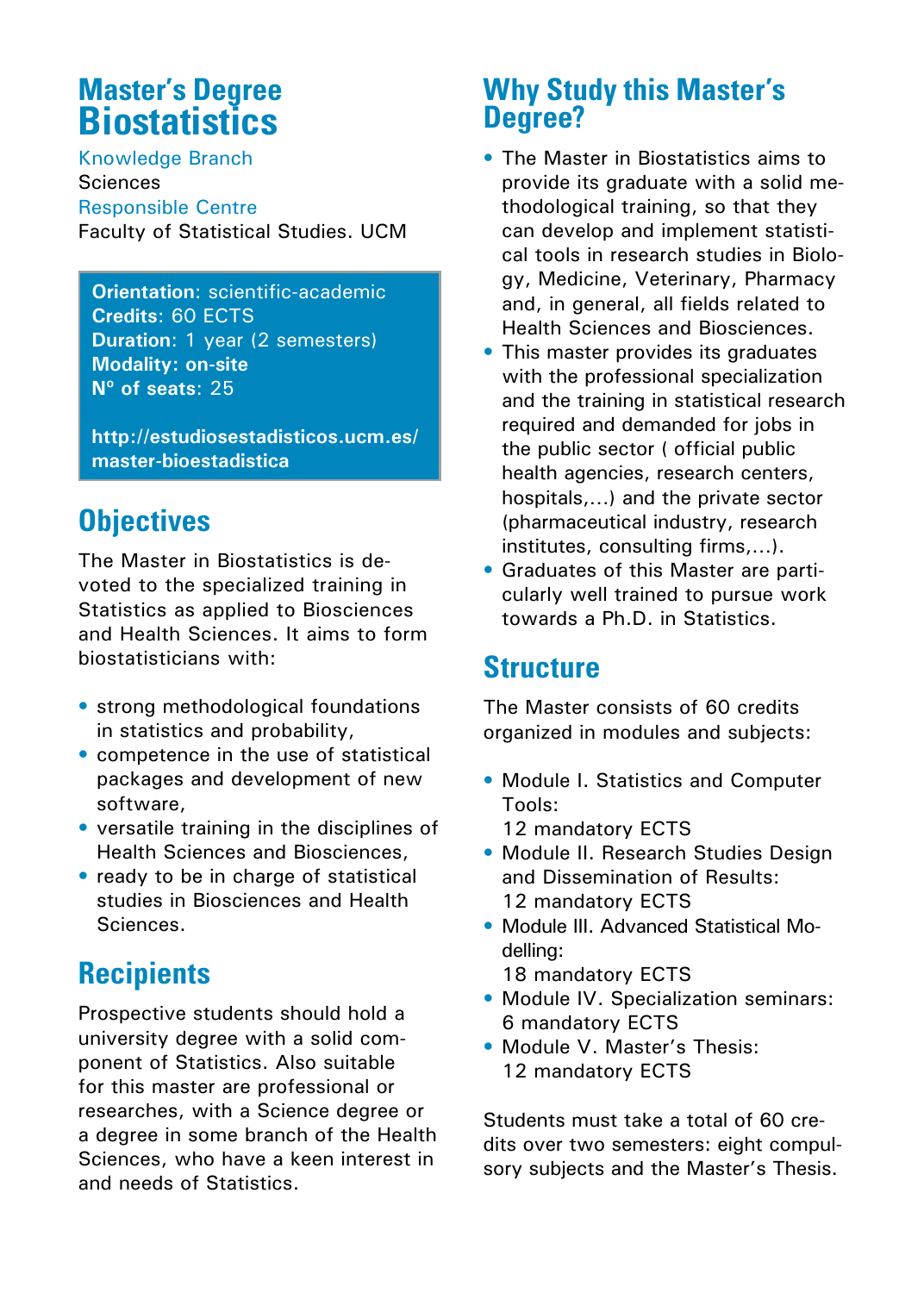### **Study Plan**

| <b>Subject Type</b> | <b>ECTS</b> |
|---------------------|-------------|
| Mandatory           | 48          |
| Master's Thesis     | 12          |
| Total               | ഭറ          |

| <b>Compulsory Subjects</b>                                         | <b>ECTS</b> | <b>SEMESTER</b> |
|--------------------------------------------------------------------|-------------|-----------------|
| <b>Statistics and Computer Tools Module</b>                        |             |                 |
| Probability and Simulation                                         | 6           | $1^{\circ}$     |
| Software for Database Management                                   | 6           | 1 <sup>°</sup>  |
| <b>Research Studies Design and Dissemination of Results Module</b> |             |                 |
| Evidence                                                           | 6           | 1 <sup>0</sup>  |
| Methodology and Research Design                                    | 6           | 1 <sup>0</sup>  |
| <b>Advanced Statistical Modeling Module</b>                        |             |                 |
| <b>Applied Mixed Models</b>                                        | 6           | 1 <sup>0</sup>  |
| <b>Survival Analysis</b>                                           | 6           | 20              |
| <b>Bayesian Satitistics</b>                                        | 6           | 20              |
| <b>Specialization Seminars Module</b>                              |             |                 |
| <b>Specialization Seminars</b>                                     | 6           | $2^{\circ}$     |
|                                                                    |             |                 |
| <b>Master's Thesis</b>                                             | <b>ECTS</b> | <b>SEMESTER</b> |
| Master's Thesis                                                    | 9           | 2               |